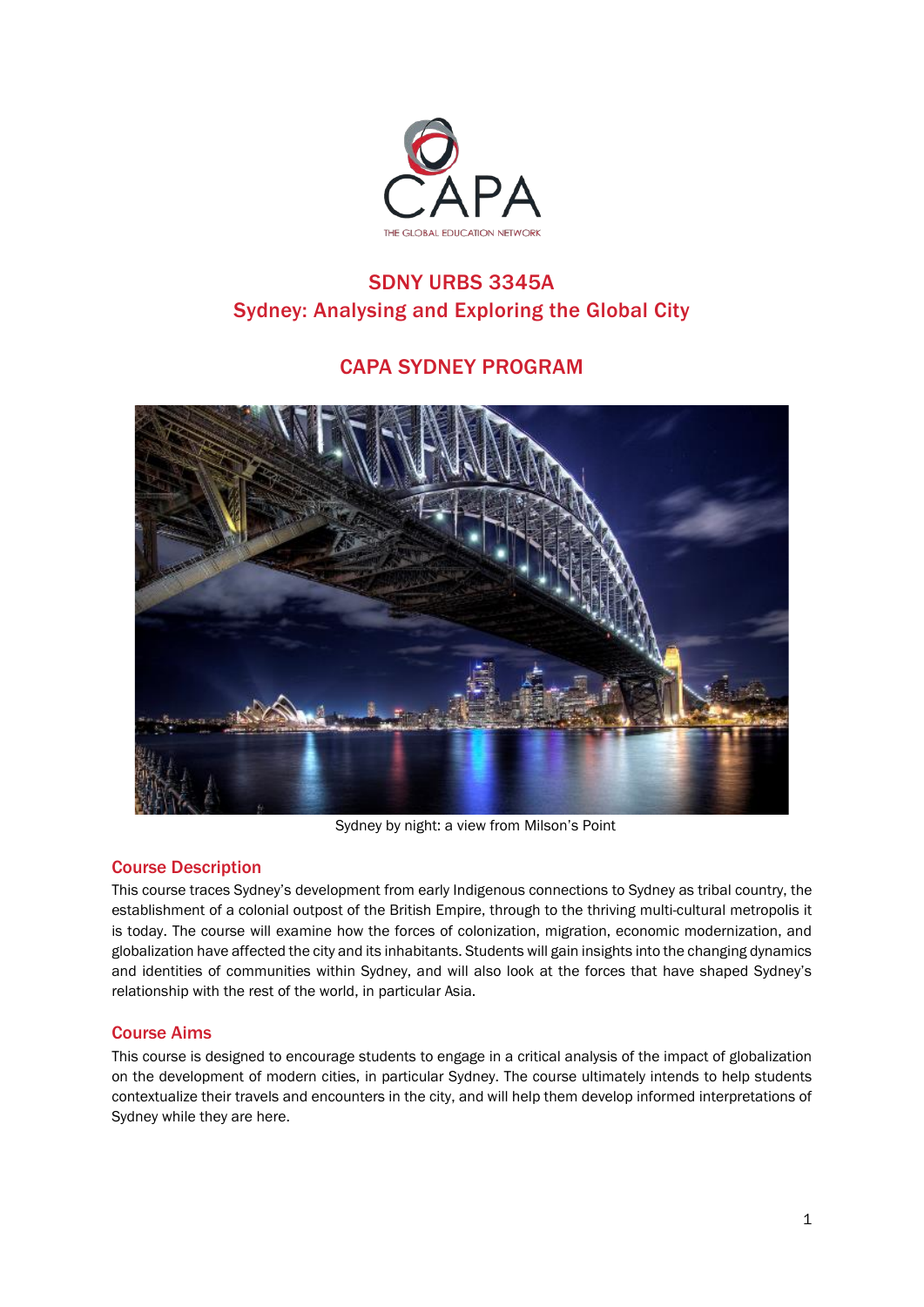## Requirements and Prerequisites

There are no pre-requisites for this course. It is approached from the disciplinary frameworks of sociology, anthropology, and global studies.

## Learning Outcomes

Through this course and the assessment tasks, students will learn to analyze and interpret the spaces and socially constructed places in Sydney through the lens of social and anthropological theory. Field excursions and independent fieldwork will further provide the opportunity to engage directly with the people and places that make up the diverse cultural and social landscape of Sydney and enhance their knowledge and understanding of Sydney as a global city.

At the end of this course students should be able to:

- 1. Recognise, describe and interpret examples of the impact of globalisation on Sydney both historically and in the contemporary context.
- 2. Explore and analyse Sydney spatially and reflect on differences and similarities between Sydney and their home environment.
- 3. Appreciate diversity through an ability to describe, interpret and respect the differences between their home country and Australian society.
- 4. Understand concepts of, and the implications of, the realities of power, privilege and inequality in urban environments as it applies to the greater Sydney region.

## Developmental Outcomes

Students should demonstrate: responsibility & accountability, independence & interdependence, goal orientation, self-confidence, resilience, appreciation of differences.

## Class methodology

This course blends classroom-based learning, (lecture, student presentations, debate and discussion), with experiential learning through field trips and field research. Class participation involves critical engagement with set readings through group presentations, discussion and debate. Students are encouraged to read further on the topics listed for each week. Learning will be evaluated through presentations, a research report, research essay and a final essay format exam.

The course includes field classes. You are encouraged to participate in events/activities from the CAPA Sydney MyEducation calendar to broaden your understanding of this subject in the context of Sydney and Australia. You will be asked to draw on these experiences in one or more assessment tasks within this course.

#### Final Exam

The final exam consists of short essay-style answers to a choice of questions on material covered in the course. Time allowed: 2 hours.

#### Assessment & Grading

| Task                                      | Weighting | Learning outcome assessed |
|-------------------------------------------|-----------|---------------------------|
| 1. Class Participation (including online) | 10%       | 1, 2, 3, 4                |
| 2. Class Presentation and Facilitation    | 20%       | 1, 2, 3, 4                |
| 3. Mid Semester Test                      | 10%       | 1, 3, 4                   |
| 4. Research Paper                         | 35%       | 1, 2, 3, 4                |
| 5. Final Exam                             | 25%       | 1, 2, 3, 4                |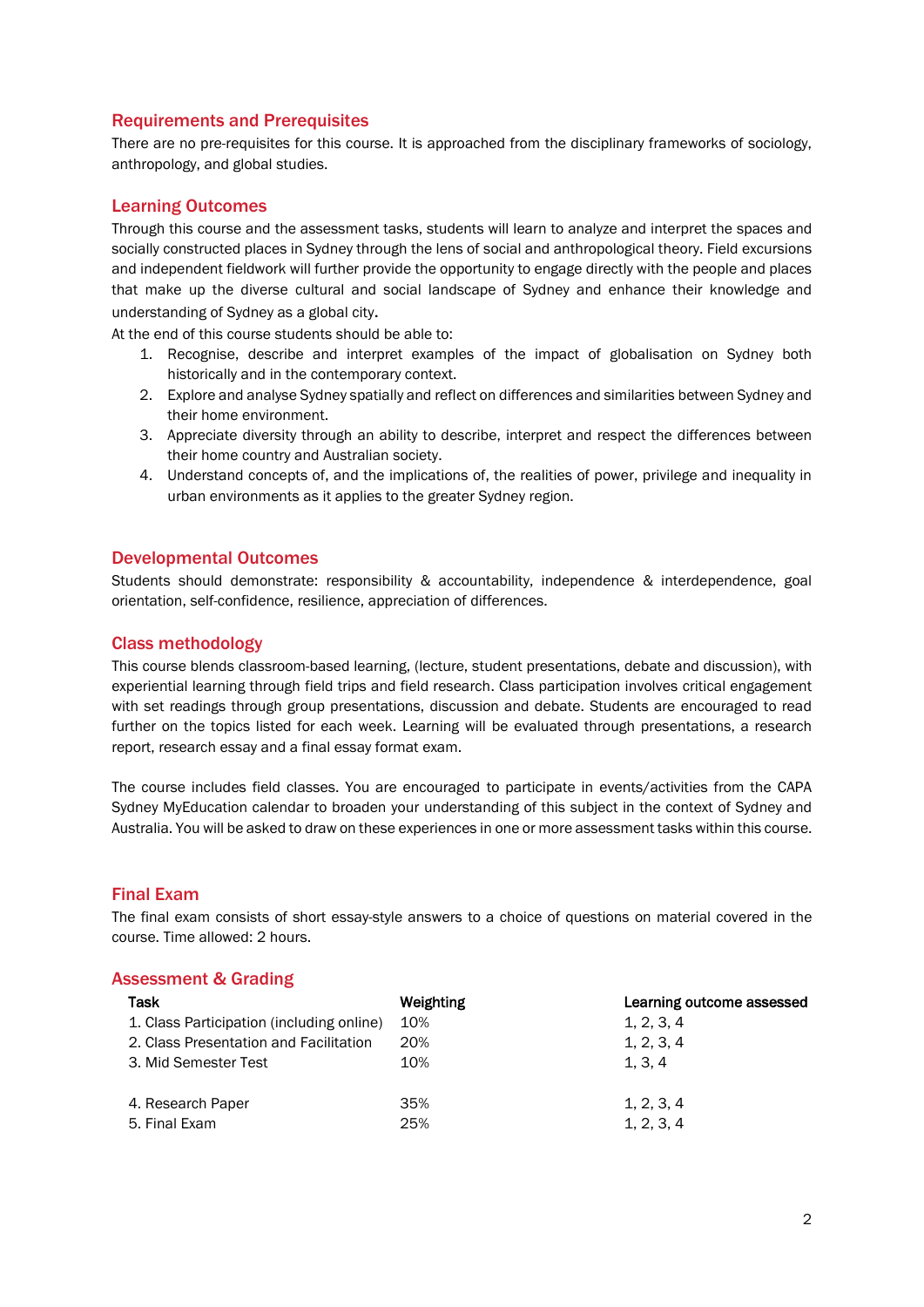| <b>DESCRIPTOR</b>                               | <b>ALPHA</b> | <b>NUMERIC</b> | GPA | REQUIREMENT/EXPECTATION                                                                                                                                                                                                                                                                                                                                     |
|-------------------------------------------------|--------------|----------------|-----|-------------------------------------------------------------------------------------------------------------------------------------------------------------------------------------------------------------------------------------------------------------------------------------------------------------------------------------------------------------|
| Outstanding<br>(High<br>Distinction)            | A            | $93+$          | 4.0 | Maximum grade: In addition to description for grade<br>"A-", the student shows detailed understanding of<br>materials about which he or she can show<br>independent analytical ability. This means the ability<br>to question an issue from different perspectives and<br>evaluate responses in an objective manner.                                        |
| Excellent<br>(Distinction)                      | A-           | $90 - 92$      | 3.7 | Student shows understanding of literature beyond<br>the textbook/class hand-outs/class notes, and the<br>work shows a high level of independent thought,<br>presents informed and insightful discussion and<br>demonstrates<br>well-developed<br>a<br>capacity<br>for<br>evaluation.                                                                        |
| Very good<br>(High Credit)                      | B+           | $87 - 89$      | 3.3 | Shows evidence of a capacity to generalise from the<br>taught content, or the material in literature, or from<br>class lectures in an informed manner. Also, the work<br>demonstrates a capacity to integrate personal<br>reflection into the discussion and an appreciation of<br>a range of different perspectives.                                       |
| Good<br>(Credit)                                | B            | $83 - 86$      | 3.0 | The work is well organised and contains coherent or<br>logical argumentation and presentation.                                                                                                                                                                                                                                                              |
| Good<br>(Credit)                                | <b>B-</b>    | $80 - 82$      | 2.7 | Student shows understanding of literature beyond<br>the textbook and/or notes, and, there is evidence of<br>additional reading.                                                                                                                                                                                                                             |
| Average<br>(Good Pass)                          | C+           | 77-79          | 2.3 | The work demonstrates a capacity to integrate<br>research<br>into the discussion<br>and<br>critical<br>a<br>οf<br>of<br>appreciation<br>range<br>theoretical<br>a<br>perspectives. Also, the work demonstrates a clear<br>understanding of the question and its theoretical<br>implications<br>and<br>demonstrates<br>evidence<br>of<br>additional reading. |
| Adequate<br>(Pass)                              | C            | $73 - 76$      | 2.0 | Shows clear understanding and some insight into the<br>material in the textbook and notes, but not beyond. A<br>deficiency in understanding the material may be<br>compensated by evidence of independent thought<br>and effort related to the subject matter.                                                                                              |
| <b>Below</b><br>Average<br>(Borderline<br>Pass) | $C -$        | 70-72          | 1.7 | Shows some understanding of the material in the<br>textbook and notes. A deficiency in any of the above<br>may be compensated by evidence of independent<br>thought related to the subject matter.                                                                                                                                                          |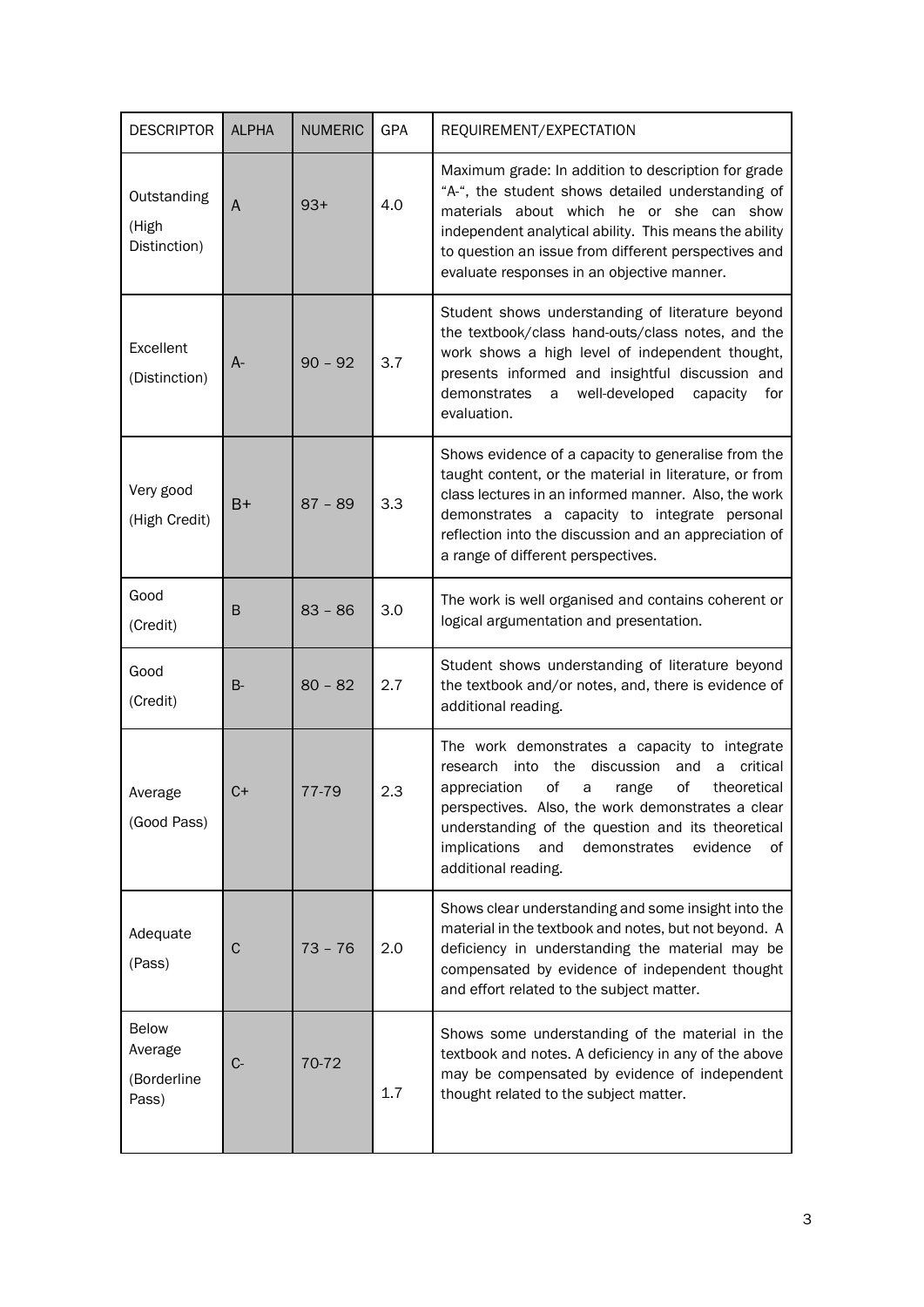| Inadequate<br>(Borderline<br>Fail) | $D+$ | $67 - 69$ | 1.3                                    | Fails to show a clear understanding or much insight<br>into the material in the textbook and notes       |
|------------------------------------|------|-----------|----------------------------------------|----------------------------------------------------------------------------------------------------------|
| Poor<br>(Fail)                     | D    | $60 - 66$ | 0.7<br>$\overline{\phantom{a}}$<br>1.0 | Besides the above for $D+$ , student has not shown<br>interest or engagement in the class work or study. |
| Poor<br>(Fail)                     | F    | <60       | 0                                      | Shows little or no understanding of any of the<br>material                                               |
| Incomplete                         |      |           |                                        | Please see CAPA policy in the Faculty Handbook.                                                          |

## 1. Class Participation 10%

Your participation mark is based on your preparation for class and your input into group discussion in all classes (excluding the class of your presentation for which you will get a separate mark). You will need to demonstrate that you have read and thought about the set material for each week. Participation in class discussion will be marked on the insight demonstrated in your input to the class discussion and debate. This includes the online discussion forums and the Globally Networked Learning mapping project.

| Grade   | <b>Discussion</b>                                                                                                                                                                                                                                       | Reading                                                                                                                                           |  |
|---------|---------------------------------------------------------------------------------------------------------------------------------------------------------------------------------------------------------------------------------------------------------|---------------------------------------------------------------------------------------------------------------------------------------------------|--|
| A range | Excellent: consistent contributor; offers<br>original analysis and comments; always has<br>ideas on topics of the readings; takes care<br>not to dominate discussion.                                                                                   | Obviously has completed all readings;<br>intelligently uses resultant understanding<br>to formulate comments and questions for<br>the discussion. |  |
| $B+$    | Very Good: frequent, willing, and able<br>contributor; generally offers thoughtful<br>comments based on the readings.                                                                                                                                   | Has done most of the readings; provides<br>competent analysis of the readings and<br>applies insights from class appropriately.                   |  |
| $B/B$ - | Displays familiarity with some readings<br>Satisfactory: frequent contributor; basic<br>grasp of key concepts but little original<br>and related concepts, but tends not to<br>insight; comments/questions are of a<br>analyse them.<br>general nature. |                                                                                                                                                   |  |
| C range | Poor: sporadic contributor;<br>comments/questions<br>betray<br>lack<br>0f<br>understanding of key concepts; often<br>digresses in unhelpful ways.                                                                                                       | Displays familiarity with few readings;<br>rarely demonstrates analytical thought.                                                                |  |
| D/F     | Very Poor: rarely speaks; merely quotes text<br>or repeats own comments or those of<br>others.                                                                                                                                                          | Little to no apparent familiarity with<br>assigned material or<br>application<br>to<br>relevant discussion.                                       |  |

Please review the following table as a guide:

#### 2. Class Presentation and Facilitation 20%

During the first week of classes, students will be asked to choose a topic from one of the seminars to present on in a group of 4 or so. As a group you will first do a presentation (10 mins) on the topic demonstrating that you have read, in addition to the set reading, at least two other readings chosen from the syllabus. After discussing the readings (not simply summarizing) and highlighting the author's argument (s) the second part of your presentation (10 mins) should illustrate the ideas from the readings with reference to a case study (community, location, etc.) within Sydney. The third and final stage (30 mins) involves facilitating a class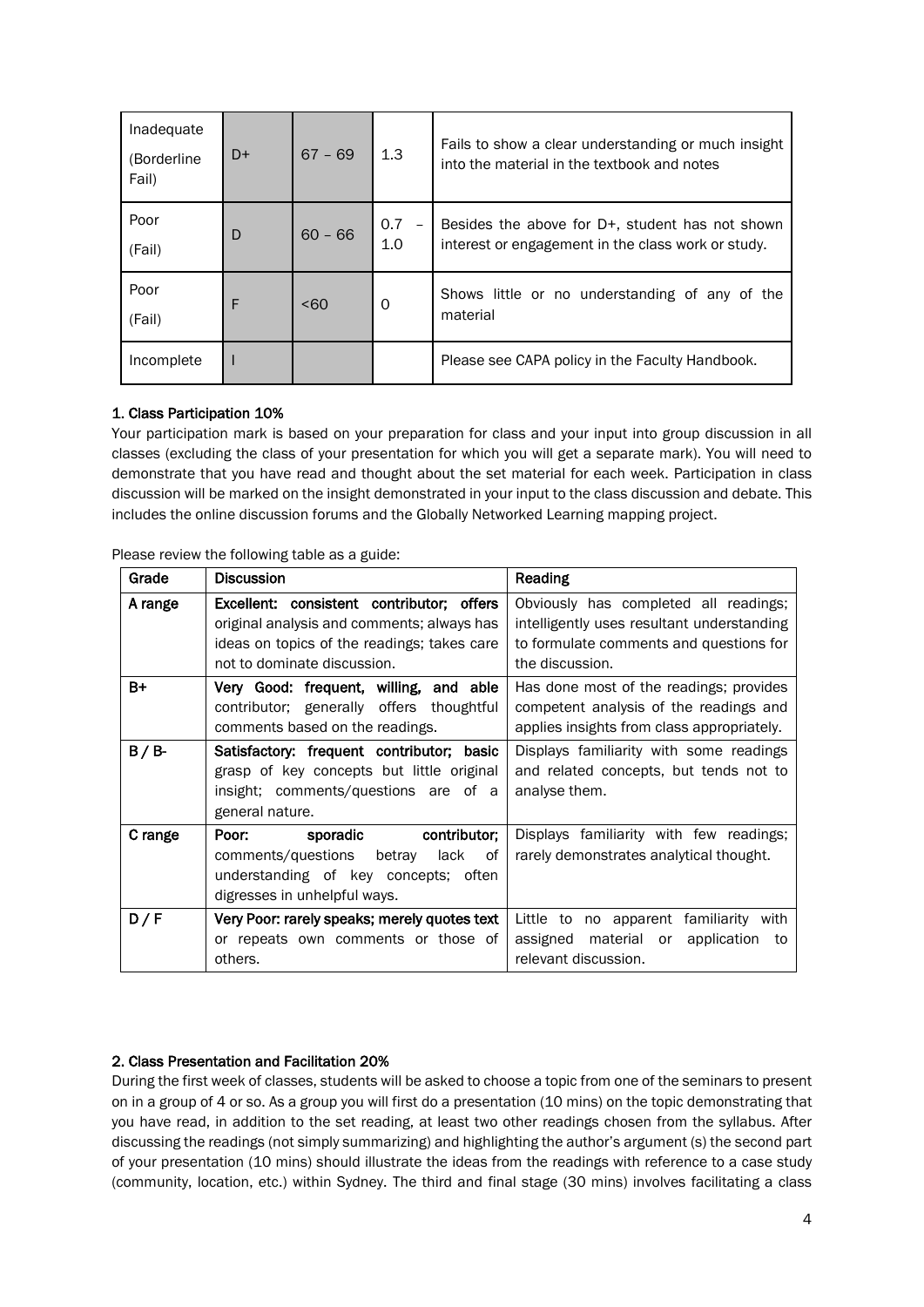discussion, debate or other format designed to further explore the topic. The class may be broken into groups for this activity. You may facilitate more than one activity.

You will be assessed on the extent to which you engage critically with the topic and the extent to which you engender discussion and debate in the class. Presentations that focus too heavily on factual, historical, or biographical information will lose marks.

#### 3. Mid-Semester Test 10%

An online multiple choice quiz that tests student knowledge and understanding of material covered in the first part of the course.

#### 4. Research Paper 35%

Length: 2000 words. Submit online in CANVAS.

The research essay should address *one* of the themes covered in this course. You can discuss possible research questions with your lecturer. Your question must be approved by your lecturer. Your essay should relate to specific material covered in class and demonstrate a firm understanding of the concepts discussed. You can include not only a written report, but also photographs, charts and any other relevant material. The essay should be a critical analysis of the topic.

Students are encouraged to select carefully one topic to research, as early in the course as possible. This will allow you to gather your material as the course progresses, develop a question, and begin to work on your first draft. This is a research essay and in order to satisfy the requirements you are asked to demonstrate that you have undertaken substantial research. At a minimum, there should be no less than *eight* citations of academic literature also included in your list of references. All essays will need to use the material derived from research in a critical and analytical discourse. You may only use *four* readings from the syllabus. The remainder must be found through your own library research. If an essay contains little or no research, and/or is written in a purely descriptive style with little or no critical thought process evident, the essay will be failed.

#### 5. Final Exam 25%.

This exam will be held in class during the last seminar. It will be a test of, and rely on, the student's willingness and ability to read with care and evaluate the material the course has covered. You will write three essays chosen from a list of seven. The exam will be conducted in class and submitted online on completion.

#### Instructions for submitting written work

- Spacing. 1.5 or double between lines.
- Use a clear font, such as Times Roman, and 12 pt.
- Use the Harvard (in text) referencing system.
- All assignments should be uploaded online. Please log in to Canvas.
- Make sure you retain a copy of your work in case of lost or misplaced essays.

#### Course Materials

Required Readings

See the weekly schedule for a detailed list of readings.

#### Recommended Reading

The following texts provide both historical and contemporary overviews of Sydney and its emergence as a global city, in particular the experience of people from different backgrounds:

Alexander, G. 2010. *Surviving Sydney Cove: the Diary of Elizabeth Harvey*, Sydney, 1790. Scholastic Press, N.S.W.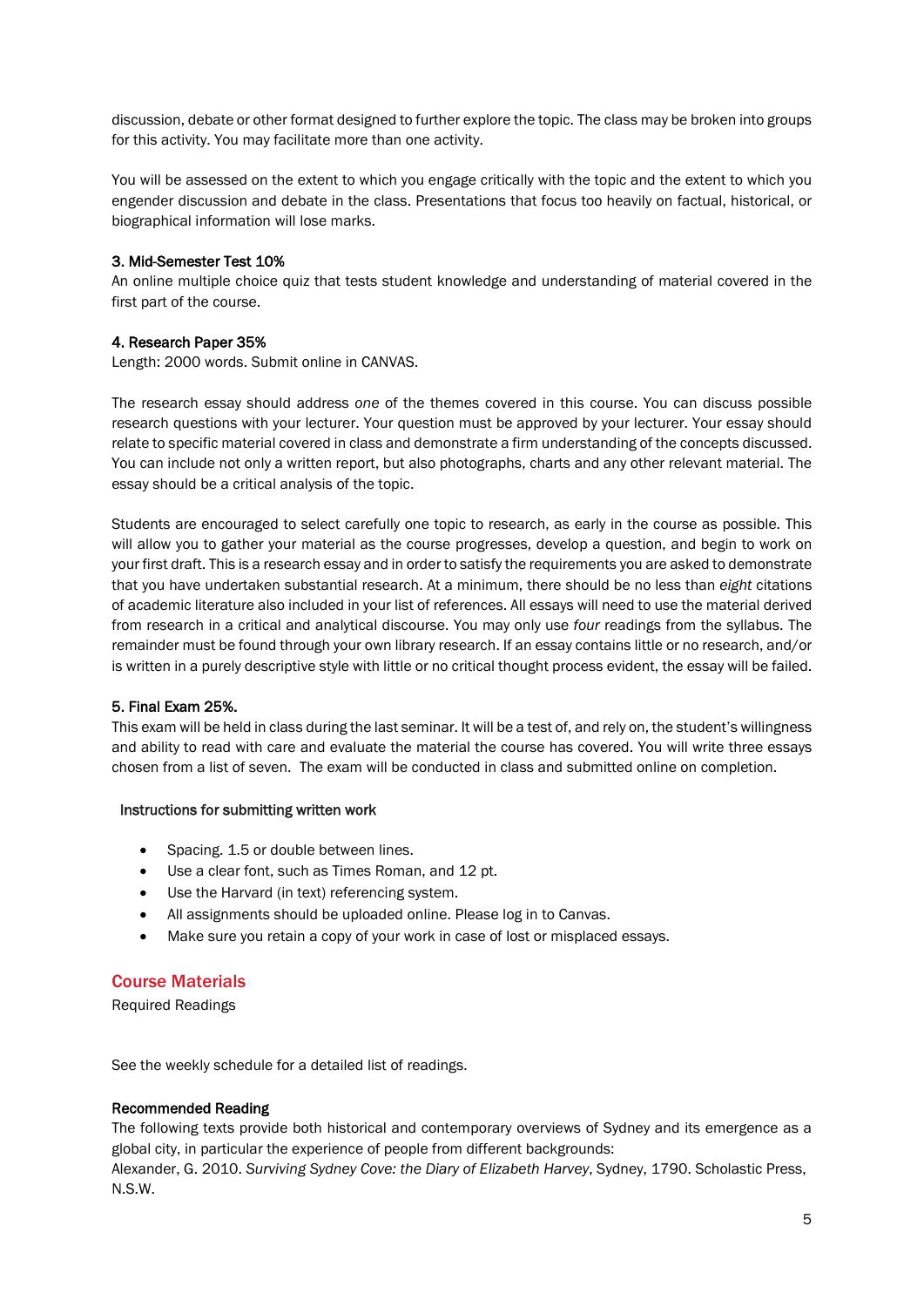Birmingham, J. 1999. *Leviathan: The Unauthorized Biography of Sydney*. Knopf/Random House, Sydney Connell, J. 2000. *Sydney: the emergence of a world city*. Oxford University Press, Melbourne Falconer, D. 2010, *Sydney*, University of NSW Press, Sydney Flannery, T. 2000. *The Birth of Sydney*. Grove Press, New York Freestone, R. & Randolph, B. & Butler-Bowdon, C. (eds) 2006. *Talking about Sydney – Population, community and culture in contemporary Sydney*. University of NSW Press, Sydney Irving, T. & Cahill, R. 2010. *Radical Sydney: places, portraits and unruly epi*sodes. University of NSW Press, Sydney Karskens, G. 2009. *The colony: a history of early Sydney*. Allen & Unwin, Crows Nest, N.S.W. Spearritt, P. 2000. *Sydney's Century: A History*. University of NSW Press, Sydney Turnbull, L. H. 1999. *Sydney: Biography of a City*. Random House, Sydney

#### Web resources:

Australian Institute of Aboriginal and Torres Strait Islander Studies <http://www.aiatsis.gov.au/> City of Sydney <http://www.cityofsydney.nsw.gov.au/AboutSydney/CityResearch/GlobalSydney.asp> Globalization and World Cities Research Network http://www.lboro.ac.uk/gawc/index.html Indigenous History of Sydney http://www.cityofsydney.nsw.gov.au/barani/themes/theme1.htm Metropolitan Plan for Sydney 2036 (Sydney metropolitan region) <http://metroplansydney.nsw.gov.au/> Sydney 2030 – Green/Global/Connected (Local Government Area) <http://www.sydney2030.com.au/>

#### Library and research facilities

The TAFE library facilities are available for your use. Please use the library to access electronic resources (ebooks, journal articles) and the internet. The [library catalogue](http://tafecat.tafensw.edu.au/uhtbin/cgisirsi/?ps=dEJRPIPn34/ULT/263440041/60/502/X) and electronic resources can also be accessed online off-campus. You can also borrow books for your own use. More information on CAPA Sydney library and research facilities can be obtained by looking through your Orientation Pack or by speaking to a CAPA Sydney staff member.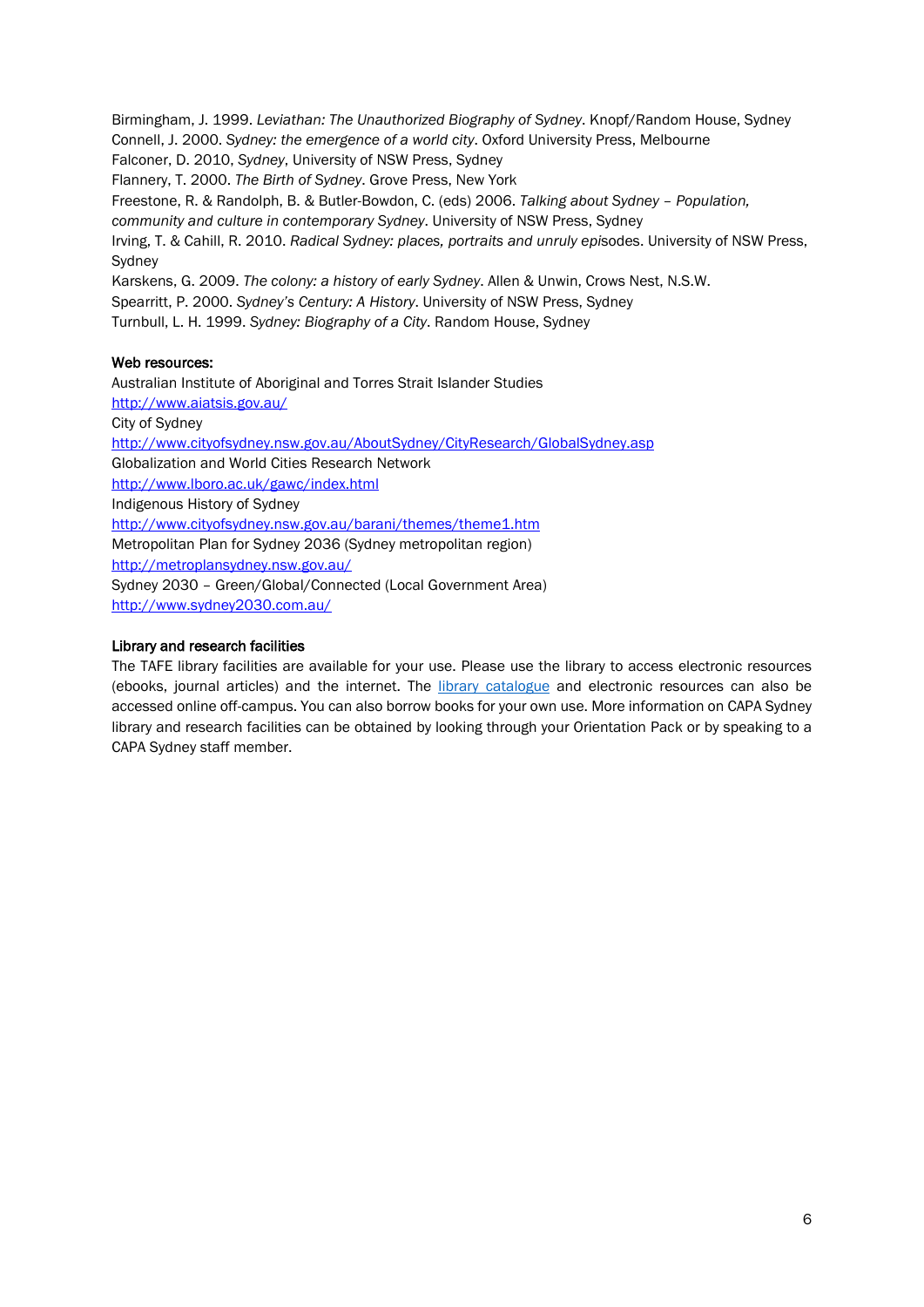# Weekly Schedule

A list of additional weekly resources for this course is available at the end of this syllabus.

| Seminar        | <b>Topic</b>                                                                                                                                                                                                                                                                                                                                                                                                                                                                                                                                                                                                                                                                                                                                                                                       | <b>Class activities</b>                                                                                                                                                                         |
|----------------|----------------------------------------------------------------------------------------------------------------------------------------------------------------------------------------------------------------------------------------------------------------------------------------------------------------------------------------------------------------------------------------------------------------------------------------------------------------------------------------------------------------------------------------------------------------------------------------------------------------------------------------------------------------------------------------------------------------------------------------------------------------------------------------------------|-------------------------------------------------------------------------------------------------------------------------------------------------------------------------------------------------|
| $\mathbf{1}$   | Introducing Sydney: what makes Sydney a global city?                                                                                                                                                                                                                                                                                                                                                                                                                                                                                                                                                                                                                                                                                                                                               | <b>Class</b>                                                                                                                                                                                    |
|                | In this first week you will be introduced to the course and its topic<br>structure. The course is anchored in the disciplines of sociology,<br>anthropology, and global studies. We will therefore first establish<br>a baseline understanding of the scope of these disciplines and<br>then focus in on what constitutes a global city, ranking systems<br>and their application to Sydney as well as the broader sociological<br>aspects of modern, global cities.<br><b>Required Reading</b><br>Friedman J. 1986. The World City Hypothesis. Development and<br>Change, Vol. 17, No. 1, pp.69-83<br>Sassen, S., 2001. The Global City. Princeton University Press,<br>Princeton. Chapter 1 - Overview pp.3-16                                                                                   | Introduction to course.<br>Review of assessment<br>tasks.<br>Allocation of groups for<br>your class presentations<br>in the subsequent weeks.<br>Online<br>Discussion Forum: Urban<br>Explorers |
| $\overline{2}$ | Field Class: Museum of Sydney                                                                                                                                                                                                                                                                                                                                                                                                                                                                                                                                                                                                                                                                                                                                                                      | <b>Field Class</b>                                                                                                                                                                              |
|                | Our first field class will take us to Customs House which provides<br>a geographic perspective and interactive displays. We will then<br>move on to the Museum of Sydney where we will trace the story<br>of the development of Sydney.<br><b>Required Reading</b><br>Explore the Museum of Sydney website<br>http://www.hht.net.au/museums/mos<br><b>Explore the Customs House website</b><br>http://www.cityofsydney.nsw.gov.au/<br>customshouse/                                                                                                                                                                                                                                                                                                                                                | Online<br><b>Discussion Forum:</b><br>Museum of Sydney                                                                                                                                          |
| 3              | People and Place: Indigenous Australians<br>Indigenous Australians' connection to country or place is a<br>spiritual connection that attaches a responsibility to care for<br>'country'. This week's topic explores, through an anthropological<br>lens, this connection with particular reference to Indigenous<br>tribes and clans of the Sydney area, the impact of colonization,<br>and sites of cultural, political, and historic significance.<br><b>Required Reading</b><br>City of Sydney 2011. Barani Barrabugu / Yesterday Tomorrow -<br>Sydney's<br>Aboriginal<br>Journey.<br>City<br>of<br>Sydney,<br>Sydney<br>http://www.cityofsydney.nsw.gov.au/about<br>sydney/documents/VisitorGuidesInformation/<br>WalkingTours/WalkTourBaraniBarrabugu.pdf<br>Retrieved<br>13<br>December 2012 | <b>Class</b><br>Lecture: Indigenous<br>Australians.<br>Student Presentation.<br>Online<br>Discussion Forum:<br>Aboriginal Places.                                                               |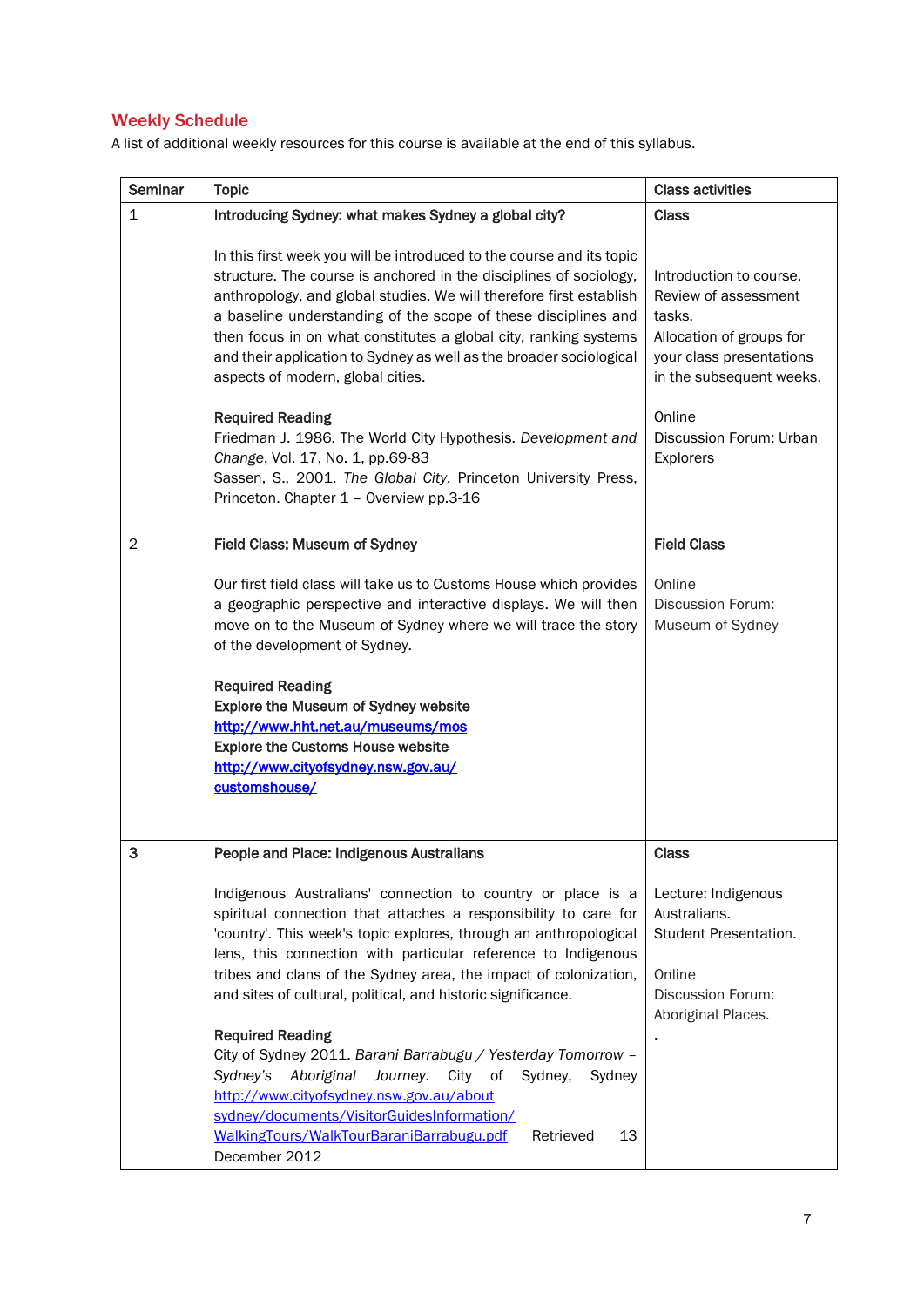|   | Clendinnen, I. 2005. Dancing with Strangers, Dancing with<br>Strangers: Europeans and Australians at First Contact.<br>Cambridge University Press, New York, pp. 6-12                                                                                                                                                                                                                                                                                                                                                                                                                                      |                                                                                                                                                  |
|---|------------------------------------------------------------------------------------------------------------------------------------------------------------------------------------------------------------------------------------------------------------------------------------------------------------------------------------------------------------------------------------------------------------------------------------------------------------------------------------------------------------------------------------------------------------------------------------------------------------|--------------------------------------------------------------------------------------------------------------------------------------------------|
| 4 | People and Place: Colonial Outpost                                                                                                                                                                                                                                                                                                                                                                                                                                                                                                                                                                         | <b>Class</b>                                                                                                                                     |
|   | Drawing on the same anthropological foundation as for seminar<br>3, this week we explore the experience of the convicts and other<br>early colonial residents, in particular their emerging connection to<br>Sydney as 'place' and the changing nature of the place and its role<br>in the British imperial network. We also see how the landscape of<br>Sydney was changed by the process of colonization. In later<br>weeks we will see how this landscape has interacted with the<br>processes of globalization to shape the social, political, and<br>economic structures and divisions within Sydney. | Lecture: Colonial Outpost<br><b>Student Presentation</b><br>Online<br>Quiz: Governor Macquarie<br>and the Scottish<br><b>Enlightenment Class</b> |
|   | <b>Required Reading</b><br>Karskens, G. 2006. Nefarious geographies: convicts and the<br>Sydney environment in the early colonial period, Tasmanian<br>Historical Studies, Vol. 11, pp. 15-27<br>Sylvester, D., 2010, "Governor Lachlan Macquarie, Sir James<br>Macintosh and the Scottish Enlightenment", Journal of Australian<br>Colonial History, Vol 12, pp 23-38.                                                                                                                                                                                                                                    |                                                                                                                                                  |
| 5 | <b>Migrant Communities and Home</b>                                                                                                                                                                                                                                                                                                                                                                                                                                                                                                                                                                        | <b>Class</b>                                                                                                                                     |
|   | This week's topic broadens the focus to consider the impact of<br>migration on Sydney in terms of migrant communities, finding a<br>place in a new home, and the evolution of the idea and<br>importance of multiculturalism in Australian society.                                                                                                                                                                                                                                                                                                                                                        | Lecture: Migrant<br>Communities<br>Migrant talks                                                                                                 |
|   | <b>Required Reading</b><br>Bowen, C. 2011. Multiculturalism in the Australian Context,<br>http://www.katelundy.com.au/2011/02/17/<br>minister-for-immigration-and-citizenship-chris-bowen-<br>multiculturalism-in-the-australian-context/ Retrieved 16 August<br>2012<br>Collins, J. & W. Lalich. 2004. The dismantling of Australian<br>multiculturalism and the migrant third sector: spotlight on the St<br>George region of Sydney, Third Sector Review, Vol. 10, No. 2, pp.<br>85-97.                                                                                                                 | Online<br>Discussion forum:<br>Multiculturalism                                                                                                  |
| 6 | Mid-semester exam.                                                                                                                                                                                                                                                                                                                                                                                                                                                                                                                                                                                         | Online quiz                                                                                                                                      |
|   | <b>Mid-semester Break</b>                                                                                                                                                                                                                                                                                                                                                                                                                                                                                                                                                                                  | <b>No Class</b>                                                                                                                                  |
| 7 | 'Neighbours' - Constructing Local Identity                                                                                                                                                                                                                                                                                                                                                                                                                                                                                                                                                                 | <b>Class</b>                                                                                                                                     |
|   | Sydney can arguably be segmented along a range of socio-<br>economic indicators and this segmentation informs Government<br>policy in relation to social inclusion. Individuals and communities<br>have shaped regional identities in response or as a challenge to                                                                                                                                                                                                                                                                                                                                        | Lecture: Neighbours<br>Discussion of case<br>studies:<br>Bra Boys (non-fiction)                                                                  |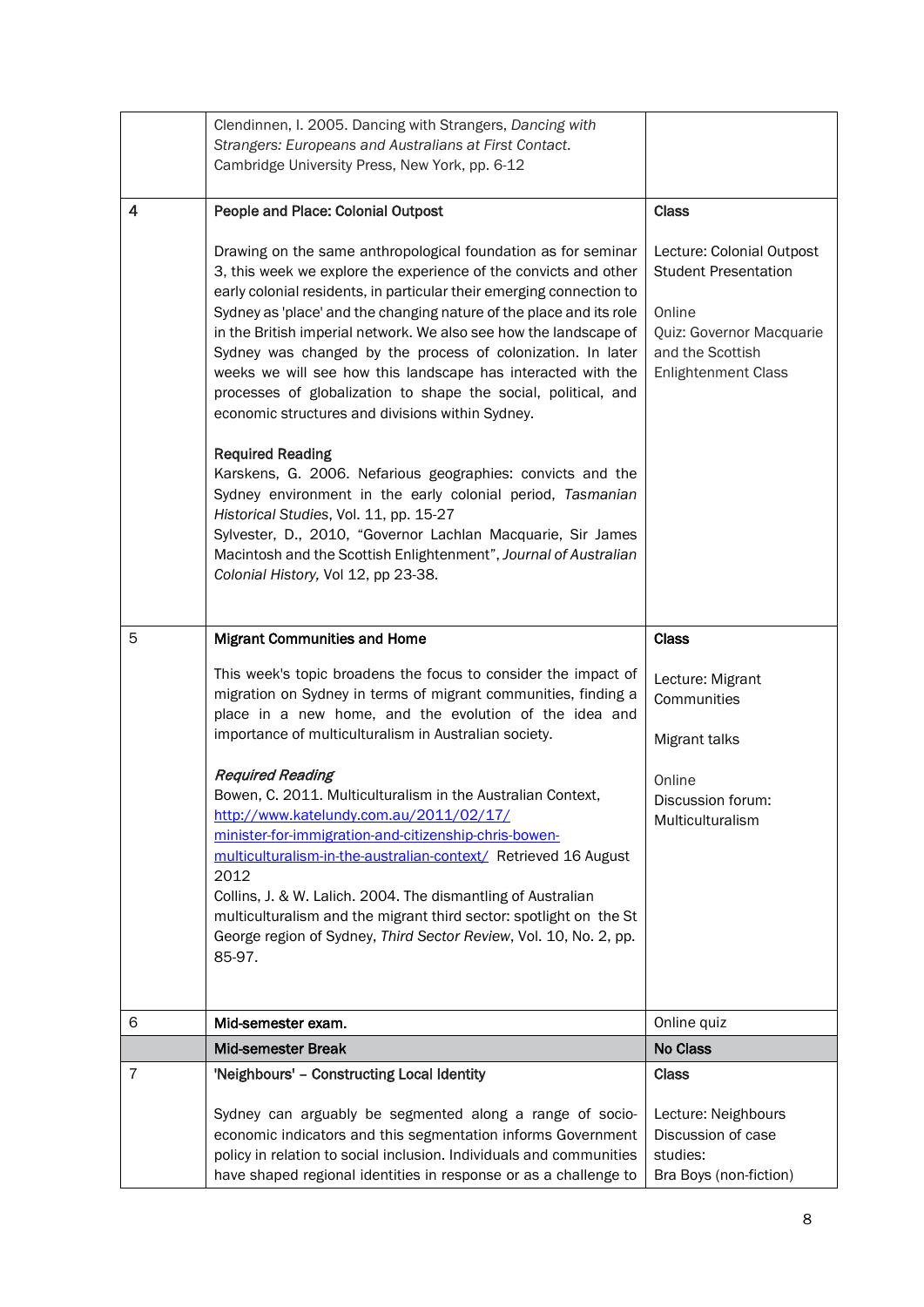|   | this clinical, demographic categorization. This week's topic<br>explores some of these identities.                                                                                                                                                                                                                                                                                                                                                                                                                           | Redfern Now (fiction)                                                   |
|---|------------------------------------------------------------------------------------------------------------------------------------------------------------------------------------------------------------------------------------------------------------------------------------------------------------------------------------------------------------------------------------------------------------------------------------------------------------------------------------------------------------------------------|-------------------------------------------------------------------------|
|   | <b>Required Reading</b><br>Terkenli, T. 1995. Home as a Region. Geographical Review, Vol.<br>85, No. 3, pp.324-334.                                                                                                                                                                                                                                                                                                                                                                                                          | Online<br>Discussion Forum: Bra<br><b>Boys</b>                          |
| 8 | Field Class: Sydney Synagogue                                                                                                                                                                                                                                                                                                                                                                                                                                                                                                | <b>Field Class</b>                                                      |
|   | Sydney's Jewish community is considered one of the most<br>thriving and dynamic in the diaspora. There are an estimated<br>50,000 Jews in New South Wales out of an Australian Jewish<br>population of 120,000.                                                                                                                                                                                                                                                                                                              | <b>Great Synagogue</b>                                                  |
|   | Jews can be found throughout the Greater Sydney area,<br>although approximately two-thirds reside in the eastern suburbs,<br>from Vaucluse, through Randwick, Bondi and Double Bay, to<br>Darlinghurst-East Sydney, where many of the service<br>organisations are located. Most of the remainder live on the<br>upper north shore, predominantly in the suburbs situated<br>between Chatswood and St Ives. Smaller but active pockets<br>reside in such areas as Maroubra, Coogee, Leichhardt, Newtown<br>and Marrickville. |                                                                         |
|   | One of the strengths of the Sydney community is the significant<br>contribution by overseas immigrants, to the extent that over two-<br>thirds of the Sydney Jewish population originates from South<br>Africa, Hungary, the former Soviet Union and Israel.                                                                                                                                                                                                                                                                 |                                                                         |
|   | The first congregation in Sydney took up home in the first<br>purpose-built synagogue, which was on York Street, in 1844. In<br>1878 the Great Synagogue was consecrated, and its imposing<br>structure remains a historic feature of the cityscape, the building<br>being restored for the Bicentenary in 1988.                                                                                                                                                                                                             |                                                                         |
| 9 | Spatial Restructuring and Social Polarisation.                                                                                                                                                                                                                                                                                                                                                                                                                                                                               | <b>Class</b>                                                            |
|   | The emergence of Sydney as a global city has also had<br>consequences for the urban landscape, in particular spatial re-                                                                                                                                                                                                                                                                                                                                                                                                     | <b>Guest Lecture: Ross</b><br>Coleman                                   |
|   | structuring and consequent divisions and inequalities between<br>localities and communities. These divisions and the resulting<br>social exclusion are often overlooked in the grand strategies to<br>further enhance the position of Sydney in global networks. After<br>our guest lecture on the gentrification of Glebe and Paddington,<br>the class will explore the Goods Line, now a pedestrian precinct<br>built on the old railway line that connected Darling Harbour with<br>the Central Railway hub.              | Followed by a walking tour<br>of the Goods Line. And<br>Ultimo/Pyrmont. |
|   | <b>Required Reading</b><br>Bounds, A. and Morris, A. (2001) Economic Restructuring and<br>Gentrification in the Inner City: A Case study of Pyrmont Ultimo,<br>Australian Planner, 38 (3/4):128-132.                                                                                                                                                                                                                                                                                                                         |                                                                         |
|   | <b>Research Essay Due</b>                                                                                                                                                                                                                                                                                                                                                                                                                                                                                                    |                                                                         |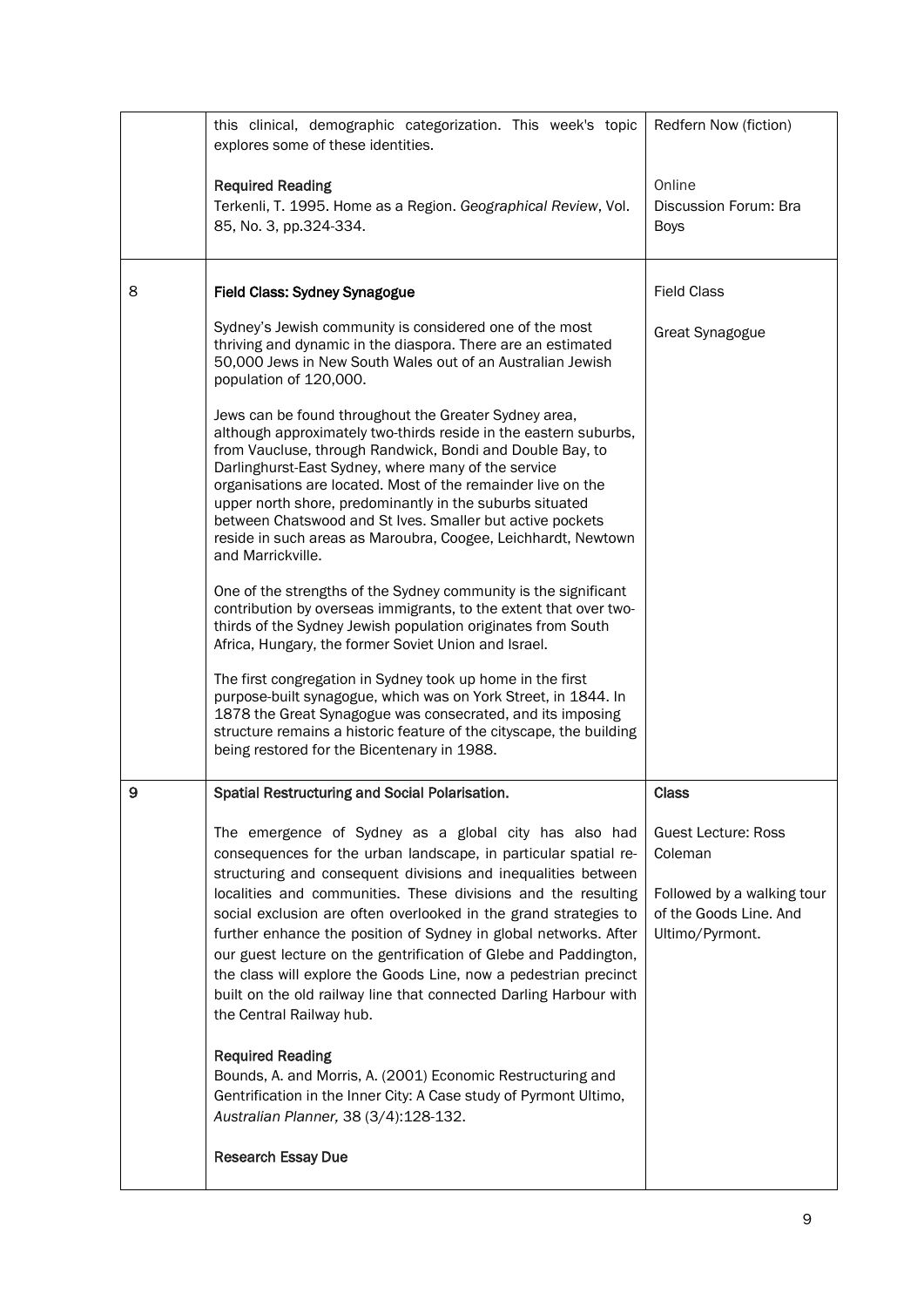| 10 | Sydney as a Destination                                                                                                                                                                                                                                                                                                                                                                                                                                                                                                                                                                                                                                                                                                                                                                                                                                                                                                                                                        | <b>Class</b>                                                                                                                       |
|----|--------------------------------------------------------------------------------------------------------------------------------------------------------------------------------------------------------------------------------------------------------------------------------------------------------------------------------------------------------------------------------------------------------------------------------------------------------------------------------------------------------------------------------------------------------------------------------------------------------------------------------------------------------------------------------------------------------------------------------------------------------------------------------------------------------------------------------------------------------------------------------------------------------------------------------------------------------------------------------|------------------------------------------------------------------------------------------------------------------------------------|
|    | Guest Lecture: Dr Cheryl Ware, Macquarie University, "Sydney as<br>a Gay Destination"<br>Sydney is a major global tourist destination, a role which is<br>enhanced through global events such as the 2000 Olympics, and<br>the annual Gay and Lesbian Mardi Gras. Our focus this week is<br>on the way in which Sydney is portrayed / sells itself to the world.<br>Students will draw on their own experience during the semester<br>to reflect on the authenticity of these messages.                                                                                                                                                                                                                                                                                                                                                                                                                                                                                        | Guest lecture: Sydney as a<br>Gay Destination.<br>Student Presentation.<br>Online<br>Discussion Forum: Sydney<br>as a Destination. |
|    | <b>Required Reading</b><br>Choose one of the following readings depending on your<br>interest:<br>www.theoperahouseproject.com<br>Allon, F. 2004. Backpacker Heaven: The Consumption and<br>Construction of Tourist Spaces and Landscapes in Sydney,<br>Space and Culture, Vol. 7, No. 1, February, pp. 49-63<br>Markwell, K. 2002. Mardi Gras tourism and the construction of<br>Sydney as an international gay and lesbian city. GLQ: A Journal<br>of lesbian and gay studies, March-June, 2002, Vol.8(1-2), pp.81-<br>99<br>Smyth R. 1998. From the Empire's 'second greatest white city'<br>to multicultural metropolis: the marketing of Sydney on film in<br>the 20th century, Historical Journal of Film, Radio and<br>Television, Vol. 18, No.2, pp.237-262<br>Waitt, G. 2001. The city as tourist spectacle: marketing Sydney<br>for the 2000 Olympics, Virtual Globalization: Virtual<br>Spaces/Tourist Spaces, Taylor & Francis Books, Oxfordshire, pp.<br>220-244. |                                                                                                                                    |
| 11 | <b>Final Examination</b>                                                                                                                                                                                                                                                                                                                                                                                                                                                                                                                                                                                                                                                                                                                                                                                                                                                                                                                                                       | <b>Class</b>                                                                                                                       |
|    | Conclusion, Evaluation and Final Examination                                                                                                                                                                                                                                                                                                                                                                                                                                                                                                                                                                                                                                                                                                                                                                                                                                                                                                                                   | <b>Final Exam</b>                                                                                                                  |

# Attendance, Participation & Student Responsibilities

#### Attendance

CAPA has a mandatory attendance policy. Students are also expected to participate actively and critically in class discussions, and the participation portion of the class will be graded accordingly. Students must read assignments BEFORE the class, and come in on time. Attendance is mandatory and is taken at the beginning of every class.

#### Missing classes for medical reasons

If you need to miss a class for medical reasons or for a family emergency, you must send an e-mail to let the Director of Academic Affairs (DAA) know at least one hour in advance of your class or meeting by emailing jmiller@capa.org. Note that calling the CAPA Center (02 9217 5977) is acceptable only if you do not temporarily have access to the internet. An e-mail is still required as quickly as you can get access to the internet again. You will need to provide evidence of the reason for your absence. Unexcused absences will result in a grade reduction. In the event of a missed class or field trip, it is your responsibility to contact your instructor and make up any missed assignments.

#### Class Participation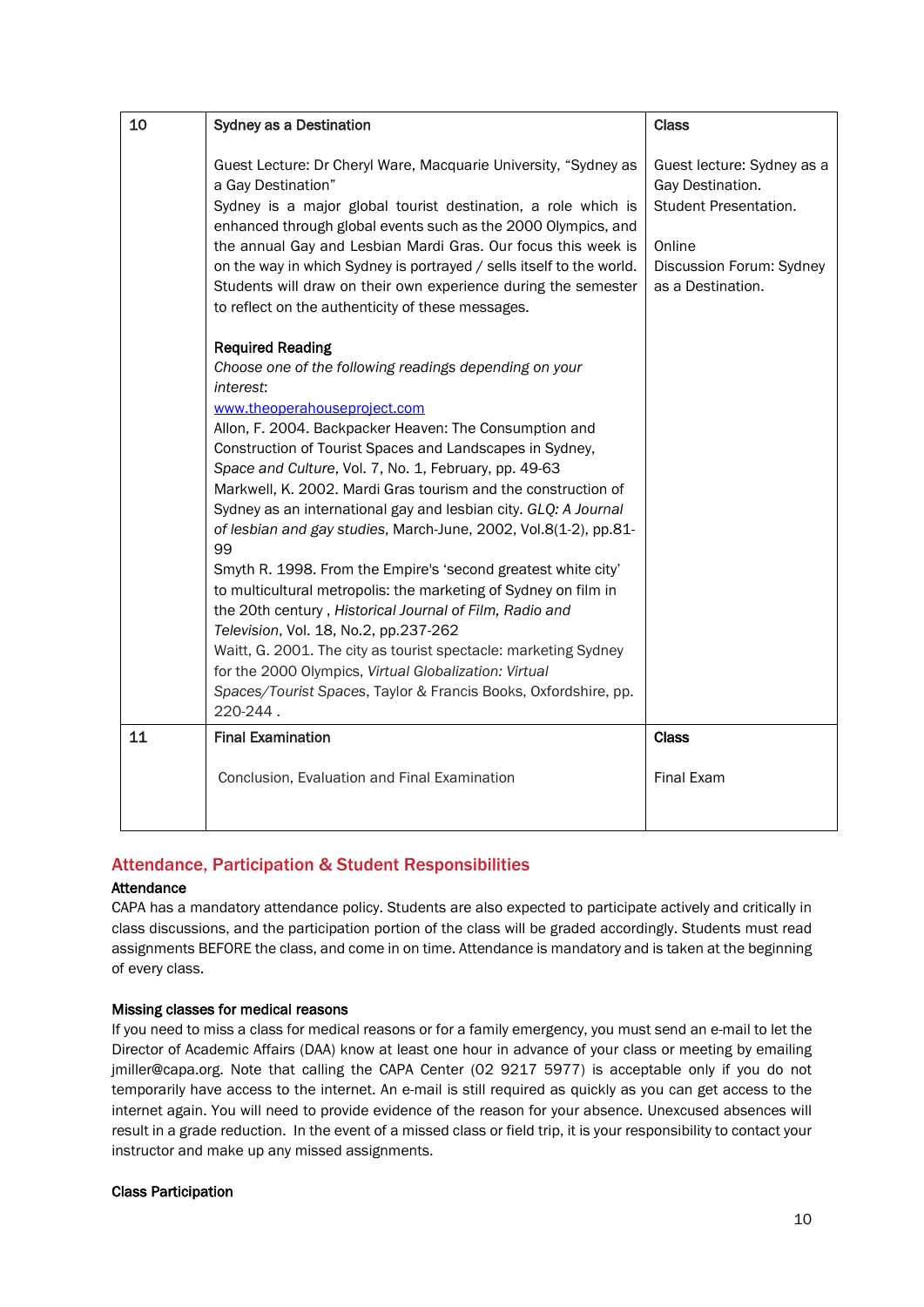Participation is a vital part of your grade: students are expected to participate orally in seminars and in online forums and discussions in a critical and evaluative manner; to interact with the faculty and fellow students with respect and tolerance; and to actively engage in discussion. Derogatory or inflammatory comments about the cultures, perspectives or attitudes of others in the class will not be tolerated.

#### Academic Integrity

The faculty expects from you, the student, a high level of responsibility and academic honesty. Because the value of an academic course depends upon the absolute integrity of the work done by the student, it is imperative that a student demonstrates a high standard of individual honor in his or her scholastic work and class behavior. Plagiarism and cheating will result in dismissal from the program. See the Handbook of CAPA Academic Policies for more information and resources on plagiarism.

#### Use of electronic equipment in class

All devices such as laptops, I-pods, I-pads, netbooks, notebooks and tablets, smartphones, cell phones, etc. are NOT allowed unless you have express permission from the faculty or you have been instructed to do so. If you require an accommodation to use any type of electronic equipment, inform the Director of Academic Affairs or the Resident Director at the beginning of Term.

#### Use of Electronic Translators

In Language courses students are NOT allowed to use electronic translators for writing texts in the target language: those submitting compositions and texts of whatever kind translated in such a fashion will receive a final F grade for the course.

#### Late Submission

Late submission of papers due, projects, journal entries, pieces of homework and portfolios is only permitted with prior approval. A request must be made to the relevant Faculty member no later than two days prior to the due date. Late submission without prior approval will result in a full alpha grade penalty. In either case, work cannot be submitted after feedback has been provided to the rest of the class on the relevant assessment or one week after the due date whichever comes first, after which point a grade of F will be given for the assessment.

#### Behavior during Examinations

During examinations, you must do your own work. Unless specifically instructed by the lecturer or instructor, talking during an exam is not permitted, nor may you compare papers, copy from others, or collaborate in any way. Any failure to abide by examination rules will result in failure of the exam, and may lead to failure of the course and disciplinary action.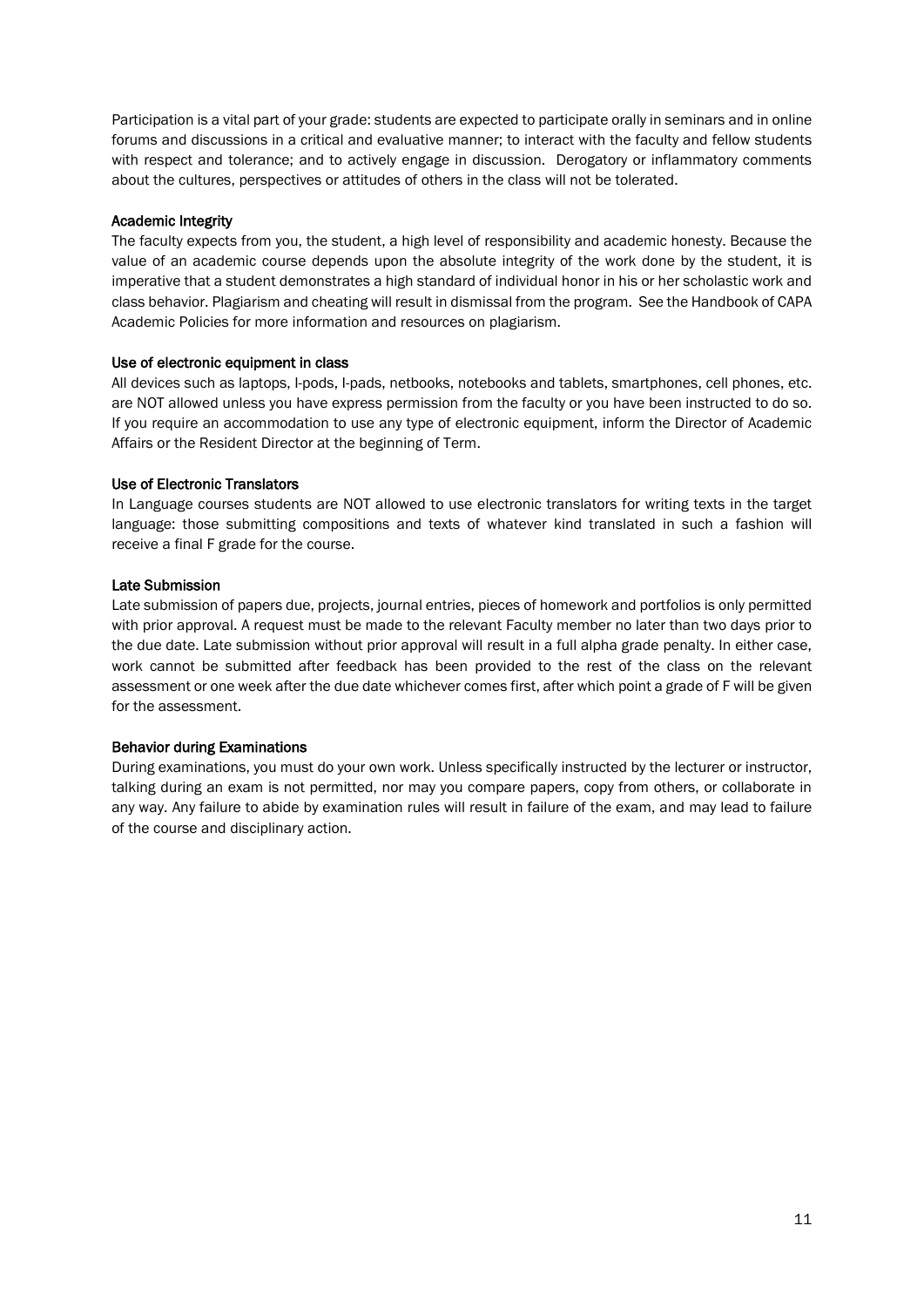# Additional Weekly Readings

Seminar 1

- Castells, M. 2000. The Information Age: Economy, Society and Culture, Volume 1 The Rise of the Network Society, 2nd Edition. Blackwell Publishing, Malden MA. Chapter 6: the Space of Flows, pp.440- 459
- City of Sydney website <http://www.cityofsydney.nsw.gov.au/AboutSydney/CityResearch/GlobalSydney.asp>
- Globalization and World Cities Research Network, http://www.lboro.ac.uk/gawc/index.html Retrieved 16 August 2012
- Mansbach, R.W. 2013. "The Many Meanings of Globalization". In Mansbach, R. W & Rhodes, E. (eds) 2013. Introducing Globalization – Analysis and Readings. CQ Press, Sage. Thousand Oaks, CA. pp.1-11
- McNeil, D., Dowling, R. & Fagan, B. 2005. Sydney/Global/City: An Exploration, in International Journal of Urban and Regional Research, Vol. 29, No. 4 (December), pp. 935–944
- Sassen, S., 2001. The Global City. Princeton University Press, Princeton. Chapter 10 Epilogue, pp.329- 344
- Timberlake, M. & Ma, X. 2007. Cities and Globalization in Ritzer, G. 2007. The Blackwell Companion to Globalisation, Blackwell Publishing, Malden MA, pp.254-271

## Seminar 3

- Dortins, E. 2009. The Many Truths of Bennelong's Tragedy. Aboriginal History, Vol. 33, pp.53-75.
- Frost, A. 1990. New South Wales as terra nullius: The British denial of Aboriginal land rights in Janson, S & Macintyre, S (eds.) Through White Eyes, Allen & Unwin, Sydney, pp. 65-76
- Gieryn, T. 2000. A Space for Place in Sociology. Annual Review of Sociology, Vol. 26, pp.463-496
- Hinkson, M. 2002. Exploring 'Aboriginal' sites in Sydney: a shifting politics of place? Aboriginal History, Vol. 26:62-77, <http://epress.anu.edu.au/wp-content/uploads/2011/05/whole46.pdf#page=70> Retrieved 16 August, 2012
- Hinkson, M. & Harris, A. 2010. Aboriginal Sydney: A guide to important places of the past and present, 2nd Edition. Aboriginal Studies Press, Canberra
- Kearney, A. and J, Bradley. 2009. Too strong to ever not be there: Place names and emotional geographies. Journal of Social and Cultural Geography, Vol.10, No. 1, pp.77-94
- Kohen, J. 2000. First and last people: Aboriginal Sydney, in Connell, J. (ed.) Sydney: the emergence of a world city, Oxford University Press, Melbourne
- Low, S. & Lawrence-Zunigas, D. 2003. The Anthropology of Space and Place: Locating Culture. Series: Blackwell Readers in Anthropology 4, Blackwell Publishing, Malden MA, pp.1-47
- Pascoe, B. & AIATSIS 2008. The Little Red Yellow Black Book. Australian Institute of Aboriginal and Torres Strait Islander Studies, Canberra.
- Stanner, W.E.H. 2009. The Dreaming and Other Essays. Black Inc., Melbourne, pp.73-92

Hinkson, M. & Harris, A. 2010. Aboriginal Sydney: A guide to important places of the past and present, 2nd Edition. Aboriginal Studies Press, Canberra

#### Seminar 4

- Karskens G. 2003. Tourists and Pilgrims: (Re)visiting The Rocks. Journal of Australian Studies, Vol. 79, pp. 29-38.
- Orr, K. 2009. Designing Sydney, 1879-1891: Visions of an Antipodean South Kensington, Journal of Australian Colonial History, Vol. 11, pp. 147-166.
- Russell, D. 2007. Would you build a Town Hall in a cemetery? The fascinating story of how the site for the Sydney Town Hall was gained, National Library of Australia News, Vol.17, No. 12, September, pp. 3- 6
- Garvey, N. 2007. Selling a penal colony: the booksellers and Botany Bay. Script and Print, Vol. 31, No.1, pp. 20-38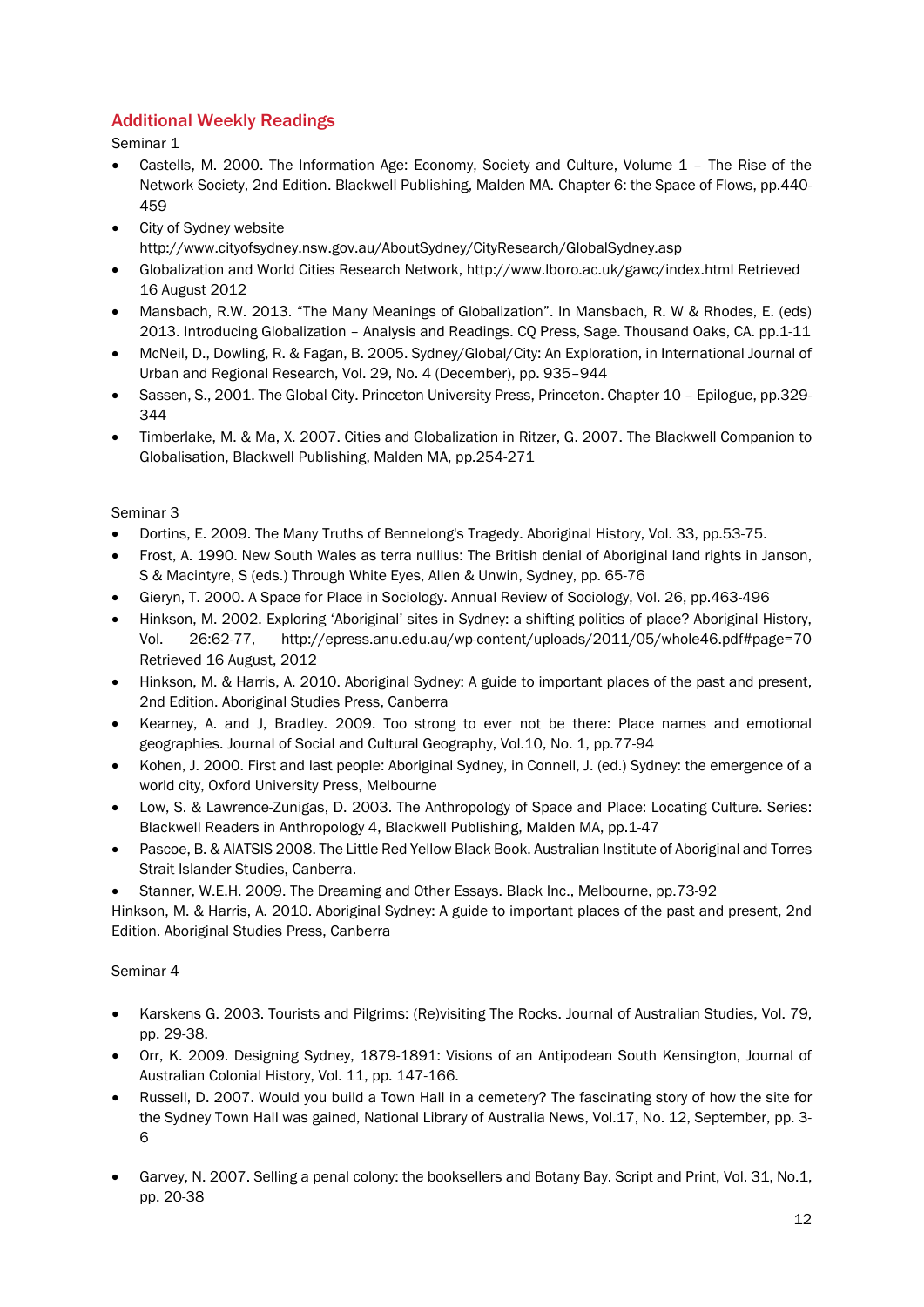- Hughes, R. 1987. Fatal Shore, Random House, New York
- Karskens G. 2003. Tourists and Pilgrims: (Re)visiting The Rocks. Journal of Australian Studies, Vol. 79, pp. 29-38.
- Karskens, G. 2009. The Rocks, Sydney Journal, Vol. 2, No. 1, pp.117–123
- Neville, R. 2000. Eager Curiosity: engaging with the new colony of New South Wales, The World Upside Down. National Library of Australia, Canberra, pp. 7-12
- Sylvester, D. 2010. Governor Lachlan Macquarie, Sir James Mackintosh and the Scottish Enlightenment. Journal of Australian Colonial History, 2010, Vol.12, p.23-38

Seminars 6 and 7

- 1989 National Agenda for a Multicultural Australia, <http://www.immi.gov.au/media/publications/multicultural/agenda/agenda89/toc.htm> Retrieved 16 August 2012
- An alternative view,<http://www.multiculturalaustralia.edu.au/library/media/Video/id/358>Retrieved 16 August 2012
- See also<http://www.multiculturalaustralia.edu.au/>
- Burnley, I.H. 2000. Diversity and difference: Immigration and the multicultural city. In Connell, J. (ed.) 2000. Sydney – The Emergence Of A World City. Oxford University Press, Melbourne. Pp:244-272
- Butcher, M. 2003. Revisioning Sydney, Space and Culture Vol. 6, pp. 187-194
- Gow, G. 2005. Rubbing shoulders in the global city Refugees, citizenship and multicultural alliances in Fairfield, Sydney, Ethnicities, Vol. 5, No. 3, pp. 386-405
- Poulsen, M., Johnston R., Forrest J. 2004. Is Sydney a Divided City Ethnically? Australian Geographical Studies, Vol. 42, No. 3, pp.356–377

#### Seminar 8

- Appadurai, A. 1996. *Modernity at Large: Cultural Dimensions of Globalization*, Minnesota University Press, Minneapolis, pp.178-200
- Freestone, R. & Randolph, B. 2004. *Talking About Sydney: Population, Community and Culture in Contemporary Sydney*. UNSW Press / Historic Houses Trust of NSW, Sydney
- Gwyther, Gabrielle "From Cowpastures to pigs' heads: The development and character of western Sydney", *Sydney Journal,* Vol 1, No 3, December 2008, pp 51-74. http://epress.lib.uts.edu.au/ois/index.php/sydney\_journal/index
- McInally, Kathryn. 2007. Not quite white (enough): intersecting ethnic and gendered identities in 'Looking for Alibrandi', *Building Cultural Citizenship: Multiculturalism and Children's Literature*, Papers (Victoria Park, WA), volume 17, no. 2, December, pp. 59-66
- Poulsen, M., Johnston R., Forrest J. 2004. Is Sydney a Divided City Ethnically? *Australian Geographical Studies*, Vol. 42, No. 3, pp.356–377
- Searle G. & J. Byrne. 2002. Selective Memories, Sanitised Futures: Constructing Visions of Future Place in Sydney, *Urban Policy and Research*, Vol. 20, No. 1 March, pp.7 – 25
- Simmons, Gary. 2003. From the bush to the mall: Australian films reflect Australia's cultural growth and its fluid national identity, *Australian Screen Education*, no. 33, Summer, pp. 58-63.
- Elizabeth Farm, http://sydneylivingmuseums.com.au/elizabeth-farm
- Experiment Farm Cottage, http://www.nationaltrust.org.au/nsw/ExperimentFarmCottage
- Parramatta Female Factory. http://www.parragirls.org.au/female-factory.php
- Parramatta Girls Home. http://www.parragirls.org.au/parramatta-girls-home.php

#### Seminar 8

- Bounds, M. and Morris, A. (2005) High Rise Gentrification: The Redevelopment of Pyrmont Ultimo, *Urban Design International,* 10 (4) December: 179-188.
- Bounds, M. and Morris, A. (2006) Second wave gentrification in inner-city Sydney. *Cities* 23 (2): 99-108.
- Bounds, A. and Morris, A. (2001) Economic Restructuring and Gentrification in the Inner City: A Case study of Pyrmont Ultimo, *Australian Planner,* 38 (3/4):128-132.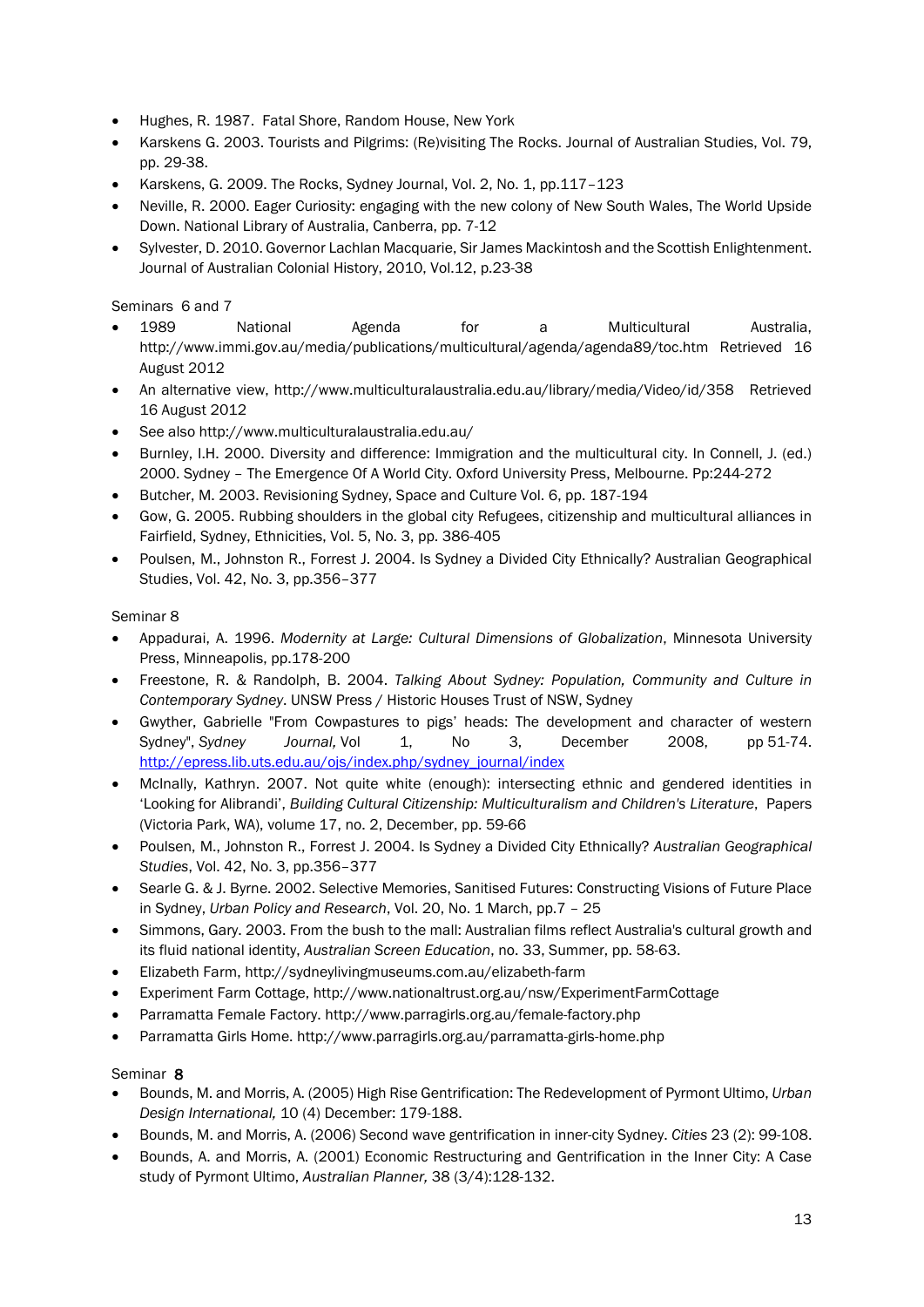- Baum S. 1997. Sydney, Australia: A Global City? Testing the Social Polarisation Thesis. *Urban Studies*, Vol. 34, Issue 11, pp.1881-1991
- Flood, J. 2003. Understanding Slums: Case Studies for the Global Report on Human Settlements 2003 – the case of Sydney, http://www.ucl.ac.uk/dpu-projects/Global\_Report/pdfs/Sydney.pdf Retrieved 16 August 2003
- Healy, E. & Birrell, B. 2003. Metropolis divided: the political dynamic of spatial inequality and migrant settlement in Sydney. *People and Place*, Vol.11, No.2, pp. 65-87
- Parnreiter C., 2012. Global Cities and the Production of Uneven Development. *GaWC Research Bulletin* No.394, http://www.lboro.ac.uk/gawc/rb/rb394.html Retrieved 23 March 2012
- Yigitcanlar, Tan (2009) Spatial restructuring of cities in the age of knowledge economy : insights from Australian cities. In: Proceedings of the 2nd Knowledge Cities Summit, 5-6 November 2009, Shenzhen, China, [http://eprints.qut.edu.au/29521/1/c29521.pdf Retrieved 16 August 2012](http://eprints.qut.edu.au/29521/1/c29521.pdf%20Retrieved%2016%20August%202012)

Seminar 10

• Collins, J. 2000. Chapter One - The Other Sydney: Cultural & Social Diversity in Western Sydney. In Poynting, S. and Collins, J. (eds). 2000. *The Other Sydney: Communities, Identities and Inequalities in Western Sydney*. Common Ground Publishing, Victoria.

## Additional Material

- A.T. Kearney 2012. Global Cities index website and report
- <http://www.atkearney.com/index.php/Publications/global-cities-index.html>
- Australian Government 2012. Australia in the Asian Century*. White Paper* 2012. <http://asiancentury.dpmc.gov.au/>Retrieved 2 November 2012
- City of Sydney website <http://www.cityofsydney.nsw.gov.au/AboutSydney/CityResearch/GlobalSydney.asp>
- City of Sydney 2011. Sustainable Sydney 2030 Community Strategic Plan (2011). [https://s3.amazonaws.com/media.cityofsydney/2030/documents/Community-Strategic-Plan-](https://s3.amazonaws.com/media.cityofsydney/2030/documents/Community-Strategic-Plan-2011.pdf)[2011.pdf](https://s3.amazonaws.com/media.cityofsydney/2030/documents/Community-Strategic-Plan-2011.pdf) Retrieved 17 August 2012
- Daly M.T., Pritchard B. 2000. Sydney: Australia's Financial and Corporate Capital. In Connell J. 2000 (ed.), *Sydney – Emergence of a World City*. Oxford University Press, Melbourne, pp.167-188
- Economist 2012. Special Report Technology and Geography. *Economist Magazine* October 27th 2012
- Globalization and World Cities Research Network (GaWC) website <http://www.lboro.ac.uk/gawc/index.html>
- Khanna, P. 2010. Beyond City Limits: The Age of Nations Is Over. The New Urban Era Has Begun. *Foreign Policy* 181 (Sep 2010): 120-123, 126-128, [http://www.foreignpolicy.com/articles/2010/08/16/beyond\\_city\\_limits?page=full](http://www.foreignpolicy.com/articles/2010/08/16/beyond_city_limits?page=full) Retrieved 16 August 2012
- New South Wales Government 2012. *Sydney over the next 20 years – A Discussion Paper*. <http://haveyoursay.nsw.gov.au/metrostrategy?module=form> Retrieved 5 November 2012
- Price Waterhouse Coopers 2010. Sydney Australia's Global City. Retrieved 16 August 2012, <http://www.pwc.com.au/industry/government/assets/sydney-emerging-global-city-jun10.pdf>
- Punter, J. 2009. From the ill-mannered to the iconic: Design regulation in central Sydney 1947–2002, *Town Planning Review*, Vol. 75, No. 4, December, pp. 405-445
- Randolph, B. 2004. The Changing Australian City: New Patterns, New Policies and New Research Needs, *Urban Policy and Research*, Vol. 22, No.4, pp. 481-493.
- Sennet, R. 2000. Cities without care or connection. *New Statesman*, June 25-27, <http://www.newstatesman.com/node/137800> Retrieved 15 August 2012
- Taylor P.J. 2005. Leading World Cities: Empirical Evaluations of Urban Nodes in Multiple Networks. *Urban Studies*, Vol. 42, No. 9, pp.1593-1608
- University of Western Sydney 2012. *Response to 'Sydney over the next 20 years: A discussion paper'*. Urban Research Centre, UWS, Penrith.